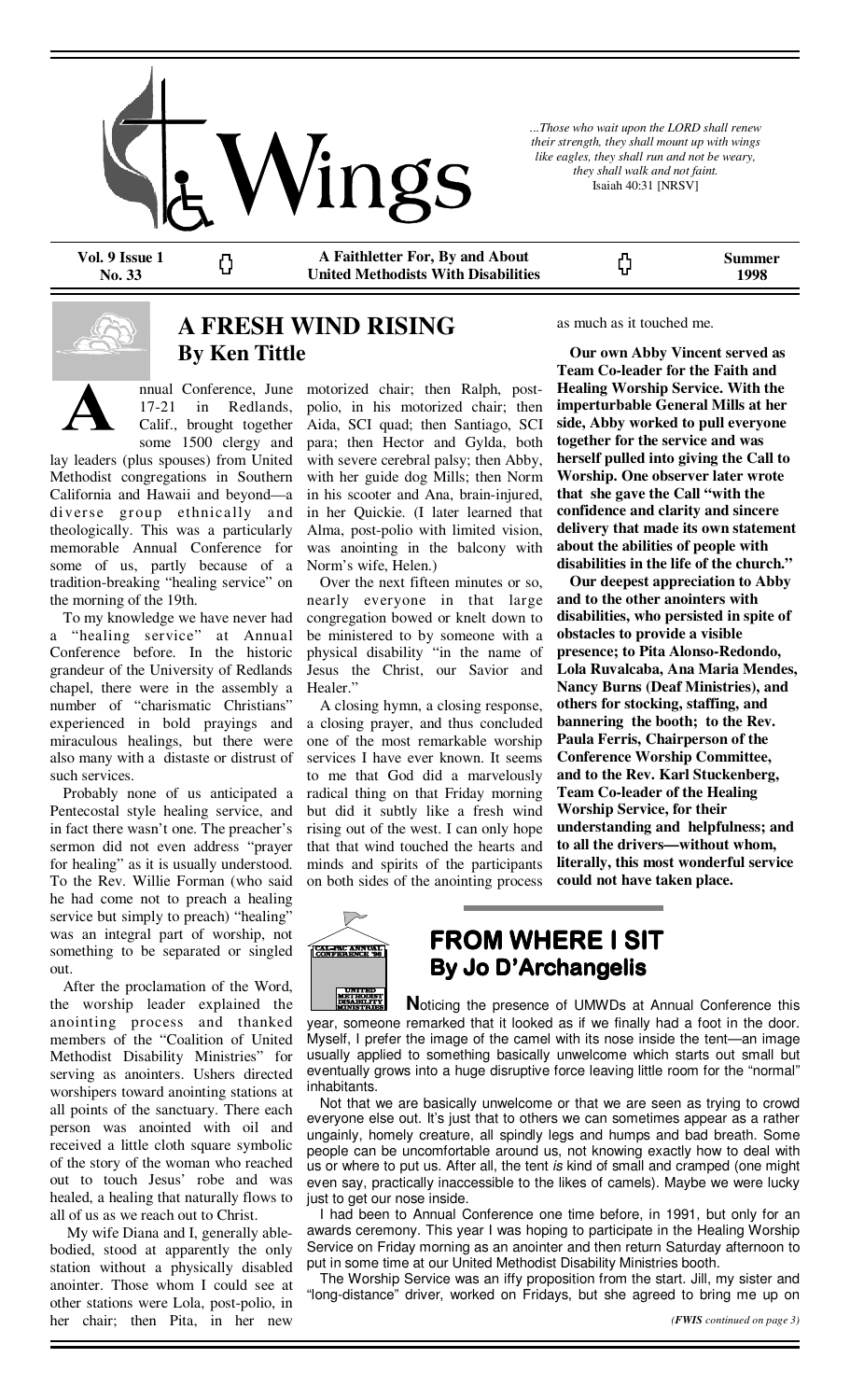**Wings** Page 2 **Summer 1998** Page 2



hen the Escondido First of that slows them down. United Methodist Church was built more than three

decades ago, its sanctuary was designed with a wide stairway leading to the main entry. Inside its lofty hall, with its heavy-beamed ceiling and its awe-inspiring stained glass windows, flights of stairs lead to the balcony, a raised section of pews on the main floor, the choir loft and the church office.

 It's a fine church, constructed to inspire and last. There was only one problem. "As it was designed and built the church was not very accessible for people with disabilities," said Nick Nichols, chairman of the church Special Needs Committee.

 Nichols' matter-of-fact statement is not an indictment of the people who first designed and built the church. It's an indication of how times have changed.

 When the building was constructed nearly 33 years ago at the corner of Kalmia and Fourth, near downtown Escondido, access for the disabled wasn't an issue. There were no state laws requiring wheelchair access in public buildings. But as time has passed, time and effort have rectified that oversight.

 It's the mission of Nichols and fellow committee members Pat McAvoy, Bonnie Tardell, Norm Pitstick, Ruth Argersinger, Jeff Hunt, Ruth Lawson, [Vicki Tarlap], and associate pastor [Earl Guy] to make people with special needs feel at home in the 1300-member congregation.

 It's a need the committee is uniquely qualified to address. Nichols said two members of the Special Needs Committee need the assistance of wheelchairs, one member is blind and two have hearing disabilities. But none

 The most recent piece of physical evidence in the committee's quest for accessibility is a chair lift. This makes it possible for disabled people to traverse the stairs leading to the church's main office.

 Previously, pews were shortened to make room for wheelchairs. Special audio equipment is available for the hearing-disabled. Over the years, two wheelchair ramps were added, one from the street and another from the main courtyard of the church complex.

 At the top of one ramp there is an automatic door that can be opened with the push of a button. Another such door for the other ramp is in the works, said Ned Jones, a member [of] the church board of trustees.

 Jones proudly says the church is serious about serving people with special needs. "We can accommodate six wheelchairs during any service. The state only requires five," Jones said. "We have two ramps, and the state only requires one."

 For Nichols, who often advises other churches on access issues, the committee's work isn't best represented by chair lifts, automatic doors, and the special audio devices. It's about education. He says what's important is that able members of the flock learn to make people with disabilities feel welcome.

 "Education is a big item for us," Nichols says. "We explain why the disabled feel unwelcome at a church, or anywhere else for that matter."

 Nichols said that sometimes ablebodied people are afraid to strike up a conversation with someone who is different out of fear of saying the wrong thing. Nichols said breaking that silence can go a long way toward



Editor's Note: In an e-mail interview, Patricia McAvoy, one of the "wheelchair" members of the Special Needs Committee at Escondido First UMC, updates the above article:

"We have funding now for the front door entrance ramp. We are waiting on the permits from the city before beginning. We also have the go-ahead on at least three more pew cutouts.

The debate is still on as to where they are to be placed. We are holding out for complete inclusion and want some of them in the center closer to the front about four rows back would [be] ideal...We are also working on plans for a restroom for those not able to do stairs. The restroom will be unisex and will be reserved for disabled only...They [the church] will have to make a[n accessible] restroom by law for they are planning an improvement expansion of the narthex area. We have the final touches being made to the accessible restroom in the patio area making it an additional to the restrooms (male and

female) in the social hall. They are already accessible. I have begun signing ASL to the music at our Saturday evening service for [the] last couple weeks now."

**Re-printed from the** *North County Times*  **[Escondido, Calif.; May 22, 1998]**

> "Gathering Place," a series of contemporary worship experiences on Saturday evenings at First United Methodist Church in Escondido, Calif., will present the Rev. Lance L. Hayes, Pastor of the Deaf Culture Church in Mira Mesa, Calif., on Saturday, August 22, at 6:30 pm. Signing and signing interpretation will be provided. Everybody is welcome to attend. Address: First United Methodist Church, 341 So. Kalmia St., Escondido, Calif. 92025. Telephone: [760] 745-5100.

making anyone feel at home.



A non-official, non- profit quarterly newsletter published for, by and about United Methodist adults with disabling conditions

**Founder/Editor** 

**Computer Layout/Graphic Design**  Jo D'Archangelis

**Wings Needs The Following From You** 

Ideas and suggestions for articles

Original stories, poetry, cartoons Personal essays and anecdotes

Appropriate items from another source

The name and address of someone dying to be on our mailing list

A change-of-address notice if you move and want to continue receiving *Wings*

**Send All Correspondence To**  Jo D'Archangelis, Editor, Wings

**MailingAddress**  592 West Ammunition Road, Apt. 1 Fallbrook, CA 92028-3191

**Telephone/Fax** 

[760] 723-2668 (please call before faxing)

**E-Mail Address** JODARLIS@aol.com

**Wings Website**

www.satcom.net/mariposa/wings01.html

 **Pssst! Wanna Be An Angel?**  We need your financial support to

 continue publication and to expand the readership of *Wings* nationwide. If you think *Wings* is worth it, please make a check or money order payable to the "Fallbrook United Methodist Church" and mark it "Wings News- letter." Mail it to the church address below.

| Basic Angel                  | $$6-14$       |
|------------------------------|---------------|
| Major Angel                  | $$15-24$      |
| Super Angel                  | $$25-49$      |
| Mega Angel                   | \$50-99       |
| <b>Totally Awesome Angel</b> | \$100 Or More |

**Church Address** 

Fallbrook United Methodist Church 1844 Winterhaven Road Fallbrook, CA 92028

**Telephone Fax**<br>[760] 728-1472 [760]

[760] 728-1472 [760] 728-7433

*(Donations are tax-deductible to the extent allowed by law.)*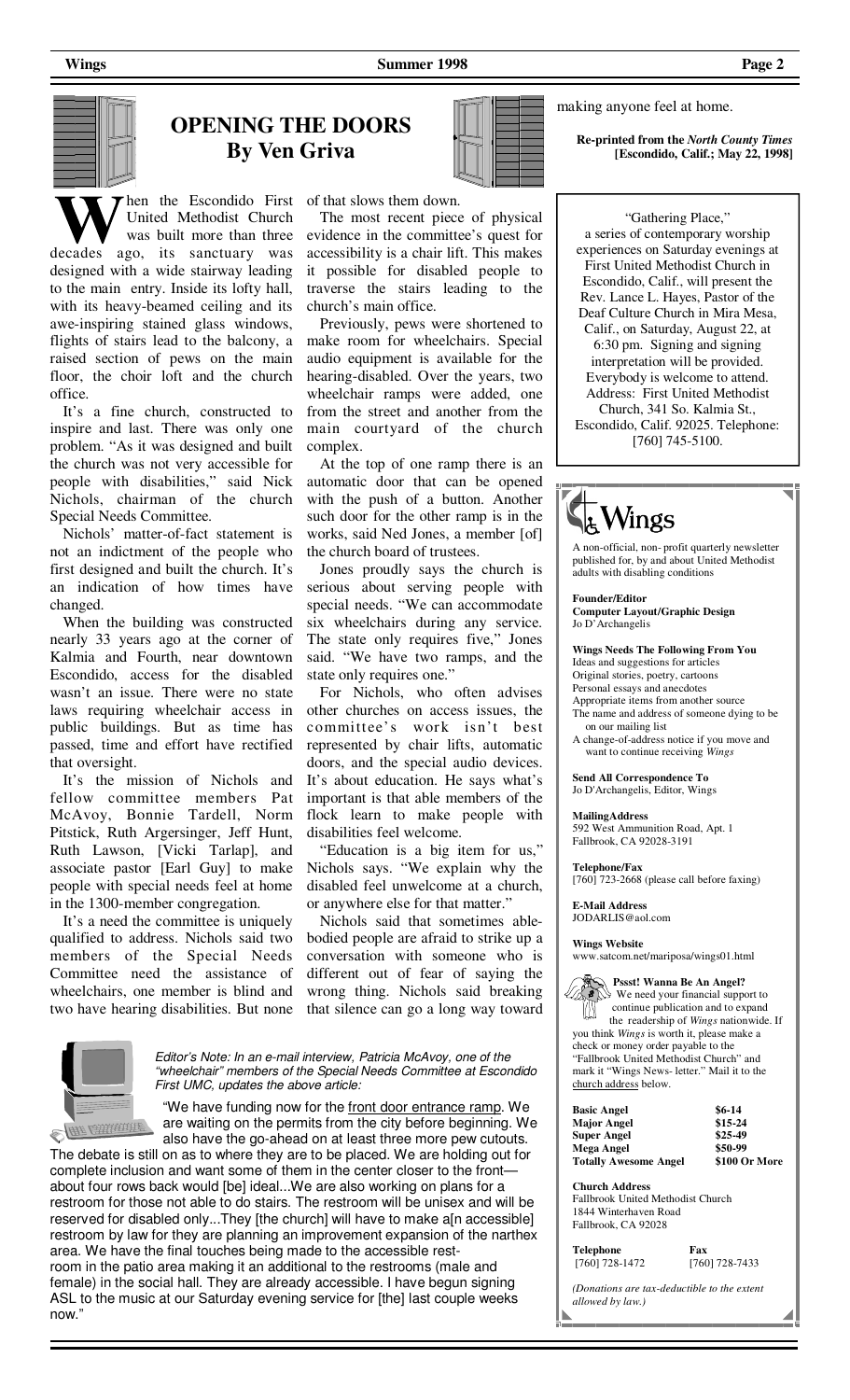### **STRUGGLES WITH UNSEEN FOES By Linda T. Bowersox**

beautiful, warm sun next to the tranquil swimming pool,

no one would ever guess the pain and frustration I felt just two hours ago struggling to walk from my van and up the five steps that lead into our building.

 From there another two-hundred yards (that seem like two-thousand) to reach the ever-so-welcome door... Good, I left it unlocked so I wouldn't have to struggle with the miserable key. Finger coordination is not my best feature.

 Inside our condo, thankfully on the first floor, I invariably stumble over the attractive straw floor mat which I like too much to discard. Phew! Home at last. I fall on the couch amidst packages, my body aching and tears of anger streaming down my face.

 Steps, keys, floor mats—just a few of the myriad frustrations in a life with multiple sclerosis. Often one frustration follows another, and my clumsy, weak hands drop and spill food as I later fix a meal for my husband, Larry.

 After seventeen years of marriage with a good man who couldn't deal with illness, an inevitable

divorce brought me several more years of the pain and loneliness that seem endemic to people in my situation. Then God brought me Larry—the light of my life Larry who doesn't mind

ooking at me as I sit in the cleaning up my spills or pushing my wheelchair—and I thank *him* for him every day.

 Many days I face such depression and exhaustion that I can barely get out of bed. Yet when I cry out to God, he reminds me that in spite of my

pain, I still have legs that work and a husband coming home to massage them for me, and this gives me the incentive to get up.

 Another frustrating but invisible characteristic of MS is the inability to concentrate (an MRI showed this to be caused by plaque buildup in the brain affecting the cognitive area). When I read something, I have to read every sentence at least twice and then don't remember what I've just read! I rarely read books any more because it takes too long.

 Conversation is even worse. Within seconds my mind is jumping from one subject to another, and I may start

talking about the moon when the other person is describing a beautiful sunny day! Again God reminds me that even though my comprehension may be limited, at least I have eyes to see with and a tongue to speak with.

 I only wish that everyone out there had my blessings: faith in an amazing God and a Larry helping them daily to conquer their unseen foes.

> **Linda T. Bowersox resides in San Diego, Calif.**

*"Come to me, all you who are weary and are carrying heavy loads, and I will give you rest." Matthew 11:28 [nrsv]* 



#### *(FWIS continued from page 1)*

Saturday. For several weeks I left the worship service in God's hands, believing that if he really wanted me there, a driver would drop from heaven into my lap. At least, that's what I told myself. Actually I dithered constantly and, unwilling to "impose" myself on others, I exerted little effort to find someone.

 Then Ken about a week before the service offered to drive me to the University of Redlands. He and wife

Diana were taking two vanloads of PW Ds from Calexico to Redlands on T h u r s d a y



evening (a distance of 200 miles?). They were all going to stay on campus overnight. Early next morning he would come down to Fallbrook (60 miles?), pick me up, and get me there in time for the service.

 One little hitch developed: On Wednesday Ken learned that there was no accessible housing available on campus. After several frantic phone calls, accessible lodging was finally found in Moreno Valley, a 40-minute drive from Redlands. But now, transporting the group from Moreno Valley to the chapel at Redlands on Friday morning left Ken no time to pick me up.

 I was disappointed but, being all too familiar with the complicated logistics and obstacles (both anticipated and otherwise) of transporting and housing PWDs, I understood. (Unlike 800 pound gorillas, camels cannot sleep just anywhere they want to.)

 Jill and I arrived at the Conference late Saturday afternoon and found the "Disability Ministries" booth tucked between the "Native American-Samoan -Korean-Westphalian Ministries" booth and the "Shalom-Urban Renewal-Rural Evangelism" booth (or something like that).

 Lola and Ana were there and had been for several hours. Inside the booth it was hot and stuffy, and we three wheelchaired ladies tried to look as cool and as alluringly winsome as being Methodist allowed.

 But very few people paused at the booth to check out what it was we were up to. Occasionally we'd get a glance or a tentative smile, but most seemed oblivious to us (and, believe you me, it takes remarkable presence of mind to ignore a camel in one's vicinity). Finally, determined Ana parked herself in the middle of the sidewalk and stuffed pamphlets into hands of startled passersby.

 As you can see, being a camel isn't a piece of cake. But hopefully when Annual Conference rolls 'round again next year, we'll be able to get the whole bloomin' head inside the tent complete with bulging eyes, brown teeth, and scruffy facial hair.